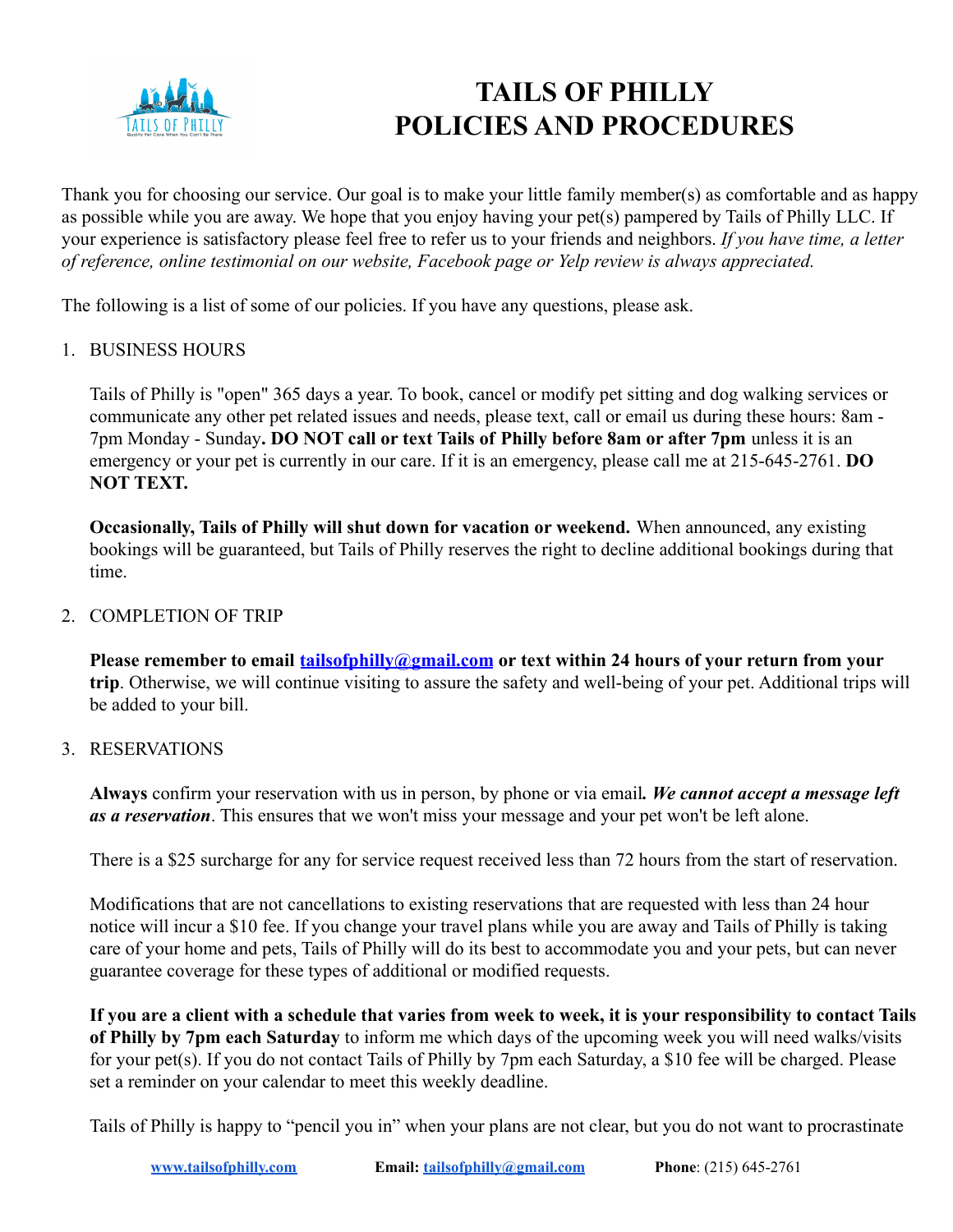on reserving pet care. However, it is not the responsibility of Tails of Philly to check in with you later to find out where you are in the planning stage. **If Tails of Philly receives a "definite" booking that conflicts with a "pending" booking, the definite booking will override the pending one.** We will always do our best to accommodate you and your pets, but we can not wait for you when we have so many other client requests coming in on a daily basis.

# 4. PAYMENT

Payment invoices for weekly clients will be emailed to clients on Fridays and payment will be due within 14 days of invoice receipt. Invoices for vacations and trips are sent a week before the first date of service (if booked enough in advance) and are due no later than 14 days after the last day of requested service.

Please make payments either by submitting a check or money order to "Tails of Philly LLC," credit/debit, Venmo, PayPal or pay by cash. If writing a check, please write-in your invoice # in the memo area. Credit and debit payments can be accepted through the online invoice system, Wave.

# 5. CANCELLATION POLICY

*Holiday visits.* During holiday periods, 50% of total services cancelled will be charged if cancelled with at least two weeks notice.

100% of total services PLUS holiday fee will be charged if cancelled with less than two weeks notice.

Cancellations apply to all days in which the holiday surcharge applies.

*Vacation Visits.* Except for holiday periods, cancellations for vacation visits may be made up to 48-hours in advance of your trip. After that period, there will be a cancellation fee equaling the visit fee.

*Mid-Day Walks.* Please email, text or call the office 24-hours in advance should you find you will not require a walk. This allows us time to revise the schedules and routes. You will not be charged for the walk/visit as long as we receive notice a minimum of 24-hours in advance to the scheduled walk; otherwise you will be charged 100% of the day's fee.

# 6. INCLEMENT WEATHER POLICY

*Rain*. Visits are not cancelled in the rain & sleet; however, walks might be shorter for the comfort of your pet and walker.

*Snow*: If there is light snow and the City is operating as a normal business day, midday walks and pet sitting visits will continue as usual. If the Philadelphia Public School System is closed for the day, midday walkers may not do walks - Michelle will email or text every booked client to let them know if walks/visits are on or not. Obviously, when there is a severe snow emergency, it is not a wise idea for sitters to be on the road jeopardizing their lives on slick or unplowed roads. One solution we suggest to clients is to have a local emergency contact like a neighbor who can be relied on during these rare emergency situations to take care of your pet when it is physically impossible or unsafe for a sitter to make the visit. If you are out of town during a weather emergency or still need to go to work even though the City is closed, Tails of Philly will make every reasonable effort to make sure your pets are cared for without sacrificing the safety of our walkers and sitters. If walks/visits are cancelled due to severe weather, you will not be charged.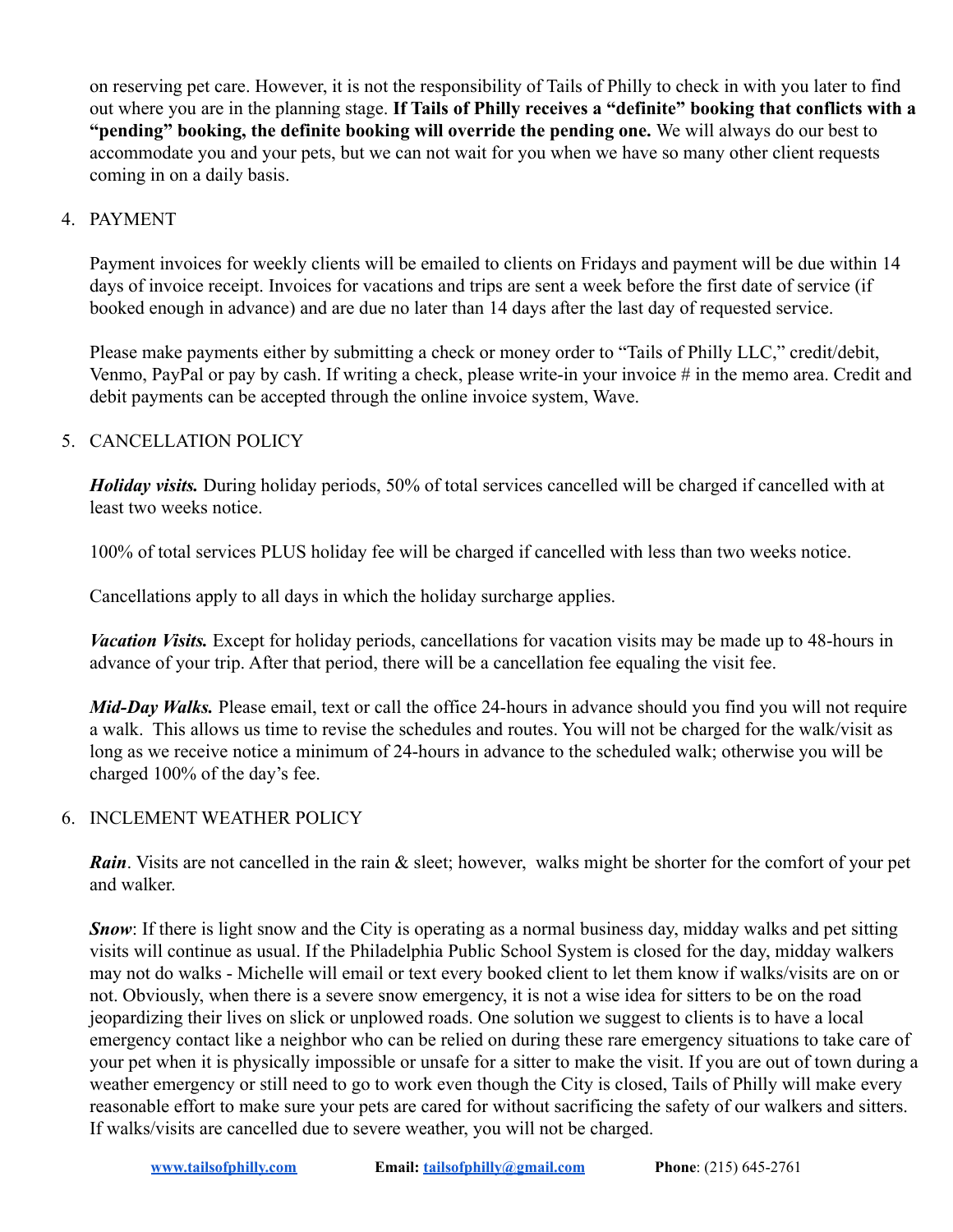*Heat.* Visits are not cancelled due to extreme heat and humidity; however, walks might be shorter for the comfort of your pet and walker.

## 7. VISIT HOURS

**Morning***.* Visits are between 7am - 10:30am. **Midday.** Visits are between 1030am – 3:30pm. **Dinner.** Visits are between 3:30pm - 7pm. **Evening**. Visits are between 7pm - 9pm.

- Tails of Philly requires all clients to give at least a **three hour window** for their preferred visit times. We can never guarantee arrival at a specific time.
- Visits for animals requiring two visits per day (AM & PM) will be made approximately 12 hours apart.
- Pets seen once a day (i.e. cats, small mammals, reptiles, etc.) will be visited approximately the same time each day depending on the sitter's schedule.
- If there is a need to schedule a specific time for your pet, please discuss this with Tails of Philly.

#### 8. FRIENDS AND FAMILY ACCESS

Tails of Philly will allow for you to have friends and/or family to come visit your pet(s) however, Tails of Philly is not responsible for any damages incurred to or in your home or to your pet during any time period that anyone other than Tails of Philly has access to your home. **PLEASE** notify Tails of Philly if there will be **anyone** else having access to your home.

#### 9. ADDITIONAL FEES

*Purchasing Food or supplies for your pets*. There will be a \$40.00/hour delivery fee if Tails of Philly needs to pick up supplies for your pet (minimum 1 hour). Please remember to leave adequate (or more!) food, litter, leash etc. for your pet's needs. You will be responsible for reimbursing Tails of Philly for purchases made for your pets in your absence.

*Meeting with sitters and walkers*. Pre-service consults for new clients are free. However, a \$25 charge per meeting when clients request to have a secondary consult or meet their walker or sitter.

*Transportation of pets to vet, groomer, doggy day care or kennel.* Arrangements must be made with significant advanced notice prior to the date of transportation. We only transport within Philadelphia City. Clients will be charged 40.00 per hour which includes pick up, time at the pet care facility and drop off.

*Holidays*. There will be an additional \$10 per visit fee added to the regular per visit fee charged for services made on the following holidays and weekends when applicable: New Year's Eve & Day & Weekend (if applicable), Easter & Weekend (if applicable), Memorial Day & Weekend, Independence Day & Weekend (if applicable), Labor Day & Weekend, Thanksgiving Day & Black Friday & Weekend (if applicable), Christmas Eve & Day & Weekend (if applicable), and the week between Christmas Eve & New Year's Day.

100% of this fee is given to your sitter as an incentive to devote time to your pet and home on these special days. Regular mid-day walks do not occur on holidays, unless separately scheduled.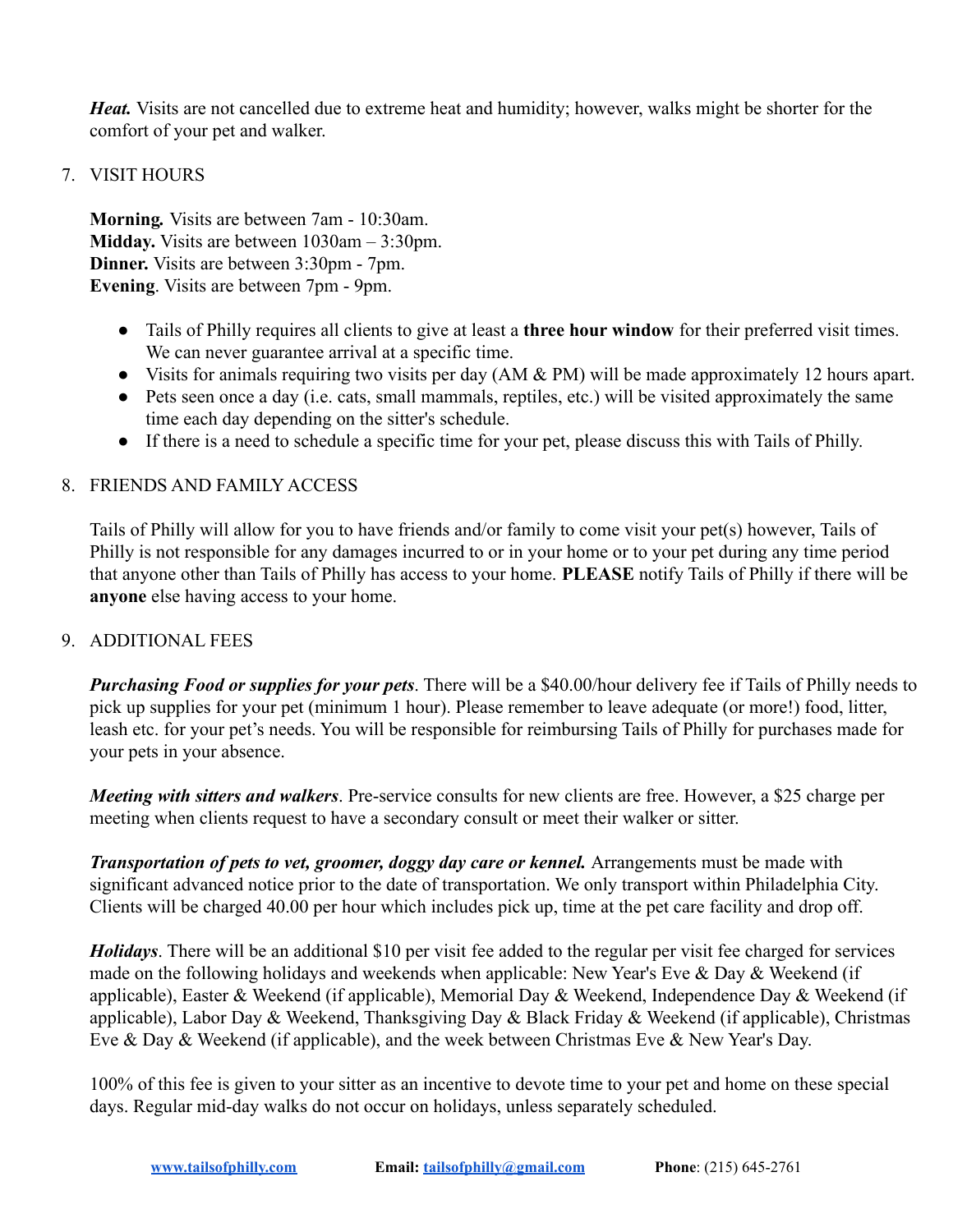*Last minute service requests.* Sometimes emergencies do arise,Tails of Philly requires a minimum of 72 hours notice for services to be rendered. Feel free to inquire about last minute services but availability is on a first come first serve basis, and will incur a "LAST MINUTE" fee of \$25.00 if requested with less than 72 hours notice.

*Returned checks*. Client agrees to pay a \$25 fee for each check returned by the client's bank regardless of the reason.

# 10. KEY PICK-UP AND RETURN POLICY

Tails of Philly will retain two copies of your key at the time of contract signing. One key is kept in the company key safe for emergency use and the other key is checked out to your sitter. Your keys will be returned within 10 days of the end of contract period *at your request*. There will be a \$10.00 key return fee for this service. It is suggested that the client allow Tails of Philly to retain a key on file for future pet sitting needs. A charge of \$10 will thereafter be assessed for key pick up. Tails of Philly agrees to keep your key locked in a safe place with only secret coded identification to you and your address. If, after a period of 2–years has elapsed and client has not reserved our pet care services, it will be assumed that the client has moved away or no longer require pet care and client keys will be discarded. If client decides to resume services after the 2-year period of inactivity, the client is responsible for supplying two new sets of keys to Tails of Philly.

# 11. EMERGENCY CARE/SICK PETS

If your pet is ever in need of emergency care, Tails of Philly will administer immediate pet first aid before your pet is taken to your veterinarian and will notify you or your emergency contact. We do not knowingly accept sitting assignments with sick pets. We firmly believe that sick pets belong under the constant care of a veterinarian. However, if you have aged or medicated pets, we can care for your pets as long as you provide Tails of Philly with care instructions for your special needs pet.

# 12. DESTRUCTION BY PETS

As a rule, most damage to property, furniture and carpets is done by pets who get lonely and bored. Most owners do not know in advance what will provoke their pets to such action. Tails of Philly will make all attempts to limit any destruction by pets of household goods. Tails of Philly will not be held responsible for damage done by your pets to your home unless it is the result of negligence. Tails of Philly will use common sense and attempt to limit and restrict bad behavior by pets.

# 13. UNSECURED PETS

Tails of Philly will not be held liable for free-roaming outdoor pets (i.e., cats, dogs left out in the yard, or with access to a doggy-door) in the event of illness, injury, loss or death. It is strongly advised that all pets wear an ID tag with a contact number and that they remain inside the home or confined for their own safety and welfare in your absence.

# 14. SECURED AREAS

It is the pet owner's sole responsibility to pet-proof any areas of the home and/or property to which the pet has access. This includes thoroughly inspecting fences, gates, latches, doors and other devices meant to keep pet inside of or away from any areas pet may be having access to. The pet sitter does not assume and has no